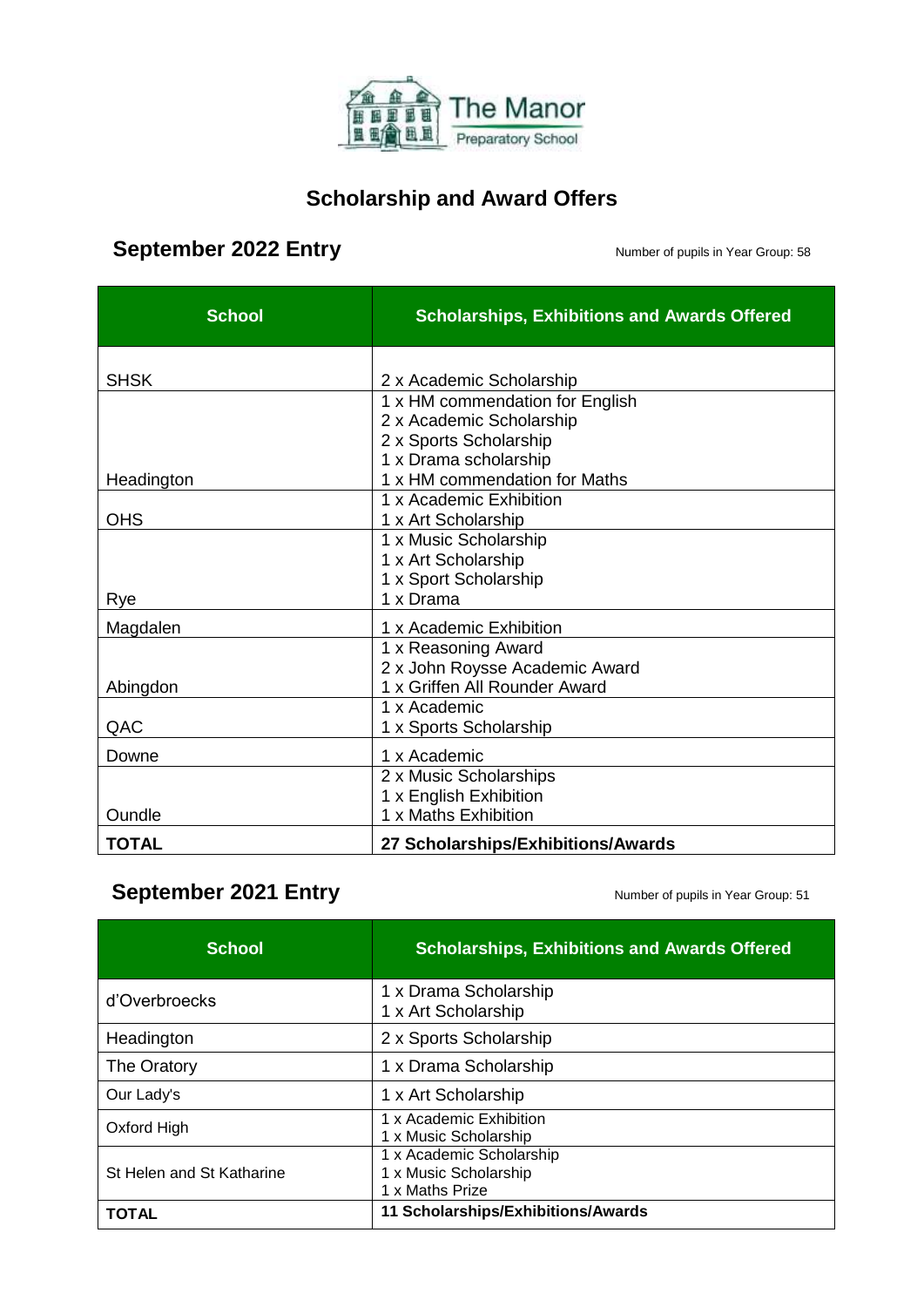# September 2020 Entry **September 2020** Entry

| <b>School</b>             | <b>Scholarships, Exhibitions and Awards Offered</b>                                                                |
|---------------------------|--------------------------------------------------------------------------------------------------------------------|
| Headington                | 1 x Music Scholarship<br>1 x Sport Scholarship<br>1 x Art Scholarship<br>1 x Headmistress' Commendation in Science |
| Our Lady's                | 1 x Academic Scholarship                                                                                           |
| Oxford High               | 2 x Academic Exhibition<br>1 x Sport Scholarship                                                                   |
| St Helen and St Katharine | 1 x Maths Prize                                                                                                    |
| <b>TOTAL</b>              | 9 Scholarships/Exhibitions/Awards                                                                                  |

# September 2019 Entry **September 2019** Entry

| <b>School</b>             | <b>Scholarships, Exhibitions and Awards Offered</b>                                                                                                                |
|---------------------------|--------------------------------------------------------------------------------------------------------------------------------------------------------------------|
| Headington                | 3 x Academic Scholarship<br>2 x Drama Scholarship<br>1 x Sport Scholarship<br>1 x Art Scholarship<br>1 x Science Commendation<br>3 x Athlete Development Programme |
| <b>Millfield Prep</b>     | 1 x Sport Scholarship                                                                                                                                              |
| Our Lady's                | 1 x Academic Scholarship<br>1 x Music Scholarship                                                                                                                  |
| Oxford High               | 1 x Academic Scholarship                                                                                                                                           |
| Queen Anne's, Caversham   | 1 x Academic Scholarship                                                                                                                                           |
| Rye St Anthony            | 1 x Art Scholarship<br>1 x Drama Exhibition                                                                                                                        |
| St Helen and St Katharine | 3 x Academic Scholarship                                                                                                                                           |
| <b>TOTAL</b>              | 21 Scholarships/Exhibitions/Awards                                                                                                                                 |